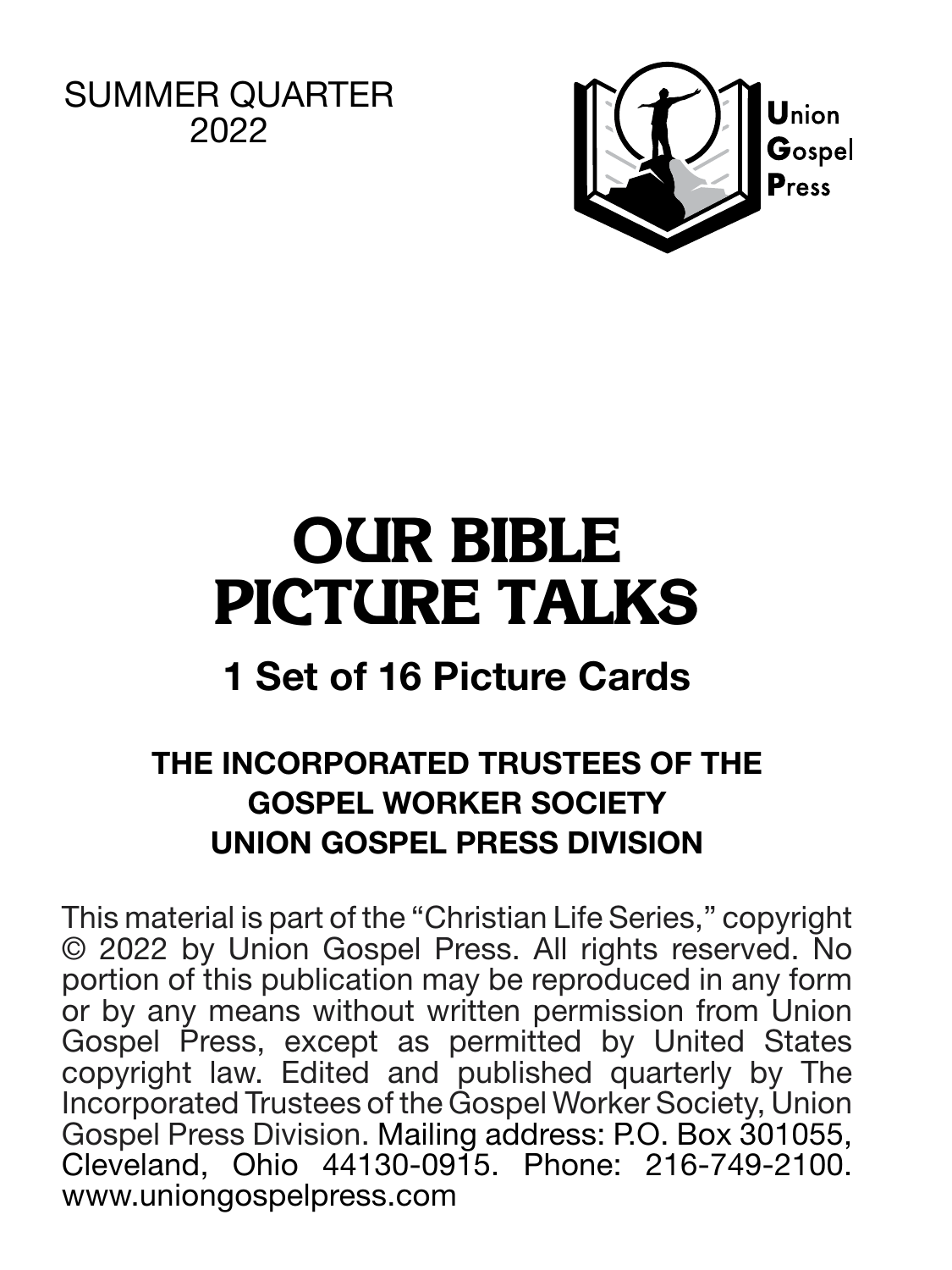**Vol. 105 No. 3 June, July, August 2022**

# **Servants and Healers Editor in Chief: Kenneth Sponsler Rev. W. B. Musselman, Founder**

Price: \$3.00\* per quarter; \$12.00\* per year. *\*shipping and handling extra* Edited and published quarterly by The Incorporated Trustees of the Gospel Worker Society, Union Gospel Press Division. Mailing address: P.O. Box 301055, Cleveland, Ohio 44130-0915. www.uniongospelpress.com Issued June 1, 2022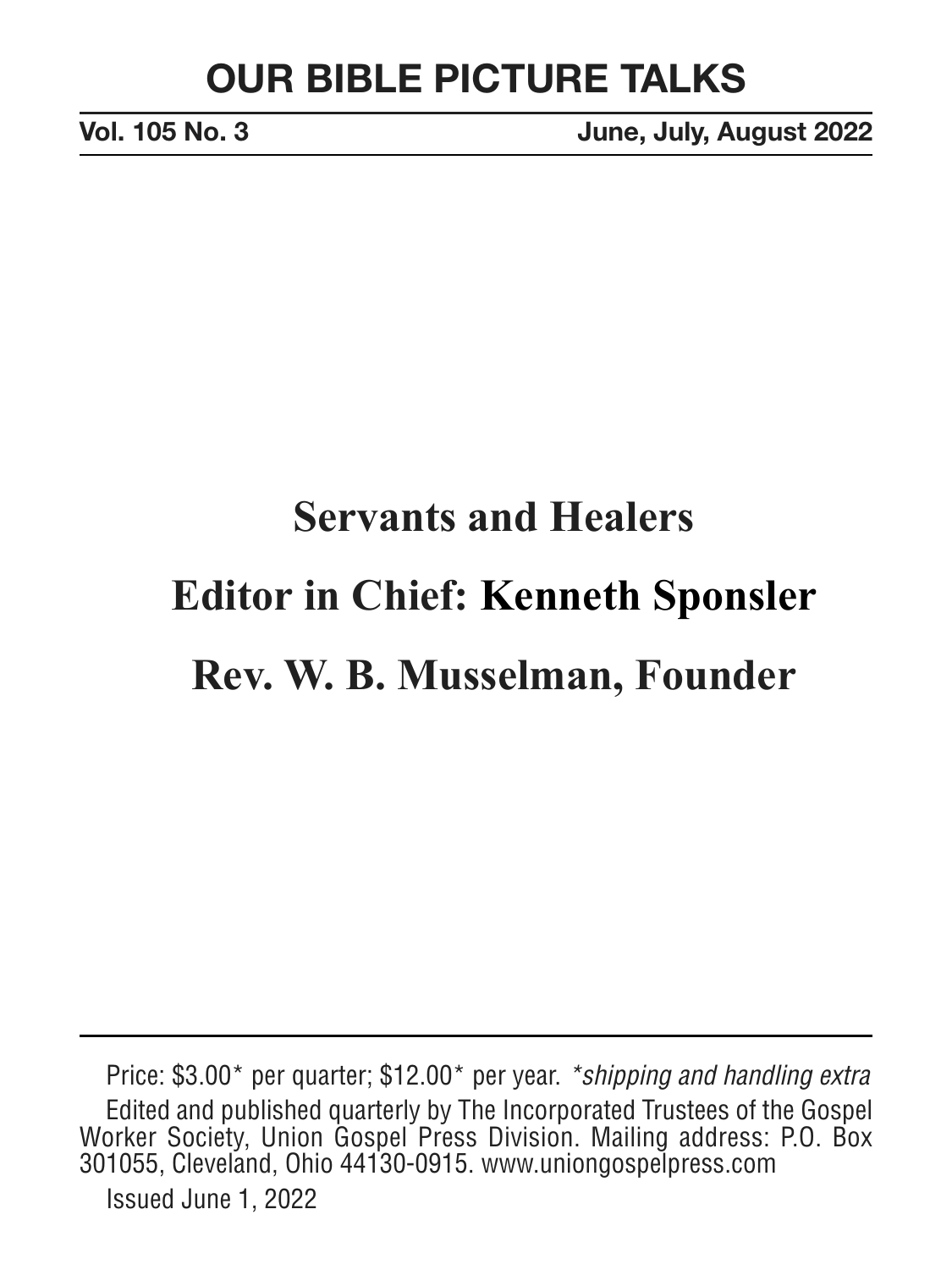

#### **REJOICE IN THE LORD**

"This is the day which the Lord hath made; we will rejoice and be glad in it" (Psalm 118:24).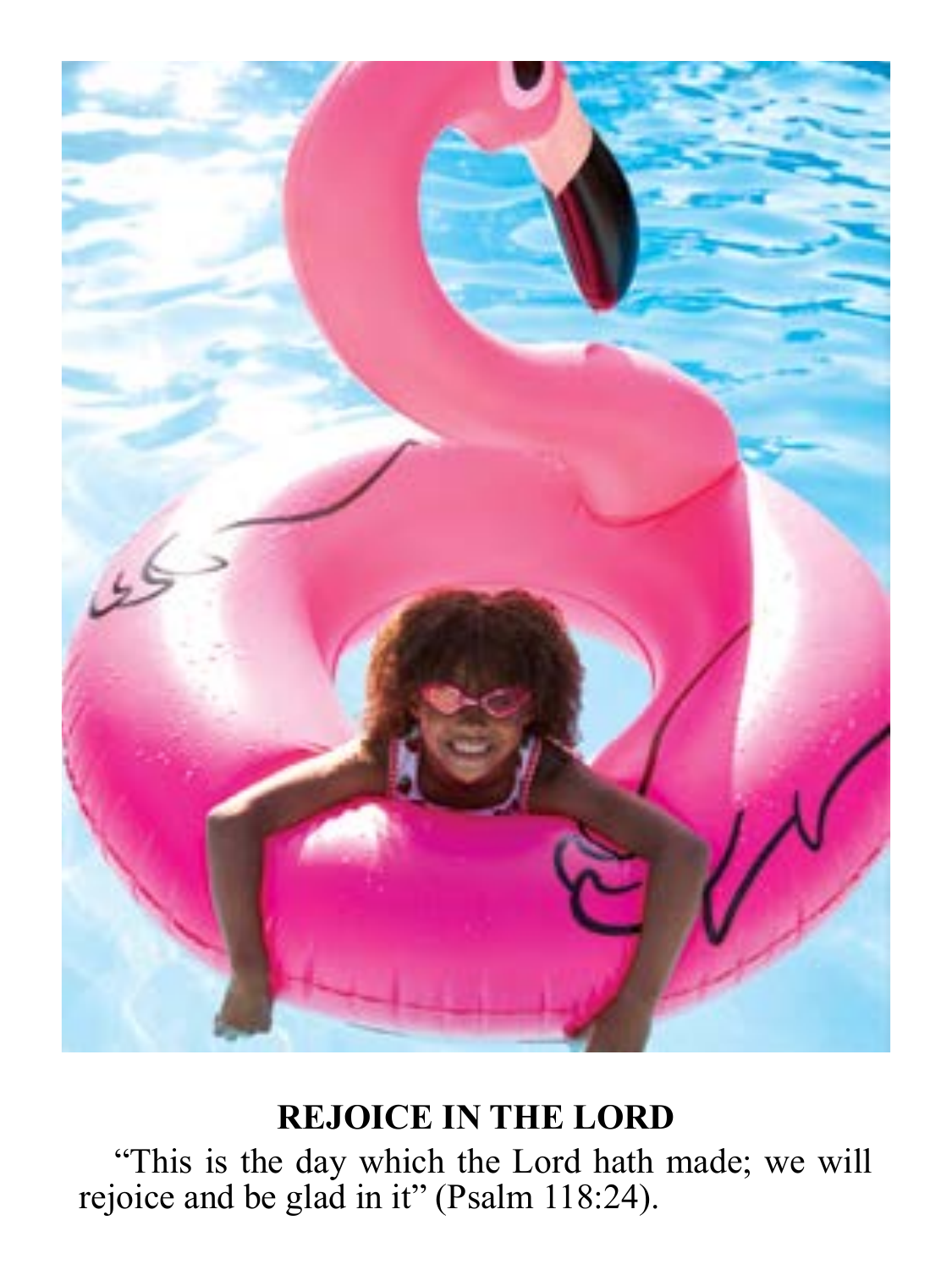**Vol. 105 No. 3 June, July, August 2022**

"I will extol thee, my God, O king; and I will bless thy name for ever and ever. Every day will I bless thee; and I will praise thy name for ever and ever. Great is the Lord, and greatly to be praised; and his greatness is unsearchable. One generation shall praise thy works to another, and shall declare thy mighty acts. I will speak of the glorious honour of thy majesty, and of thy wondrous works"

(Psalm 145:1-5).

Price: \$3.00\* per quarter; \$12.00\* per year. *\*shipping and handling extra* Edited and published quarterly by The Incorporated Trustees of the Gospel Worker Society, Union Gospel Press Division. Mailing address: P.O. Box 301055, Cleveland, Ohio 44130-0915. www.uniongospelpress.com Issued June 1, 2022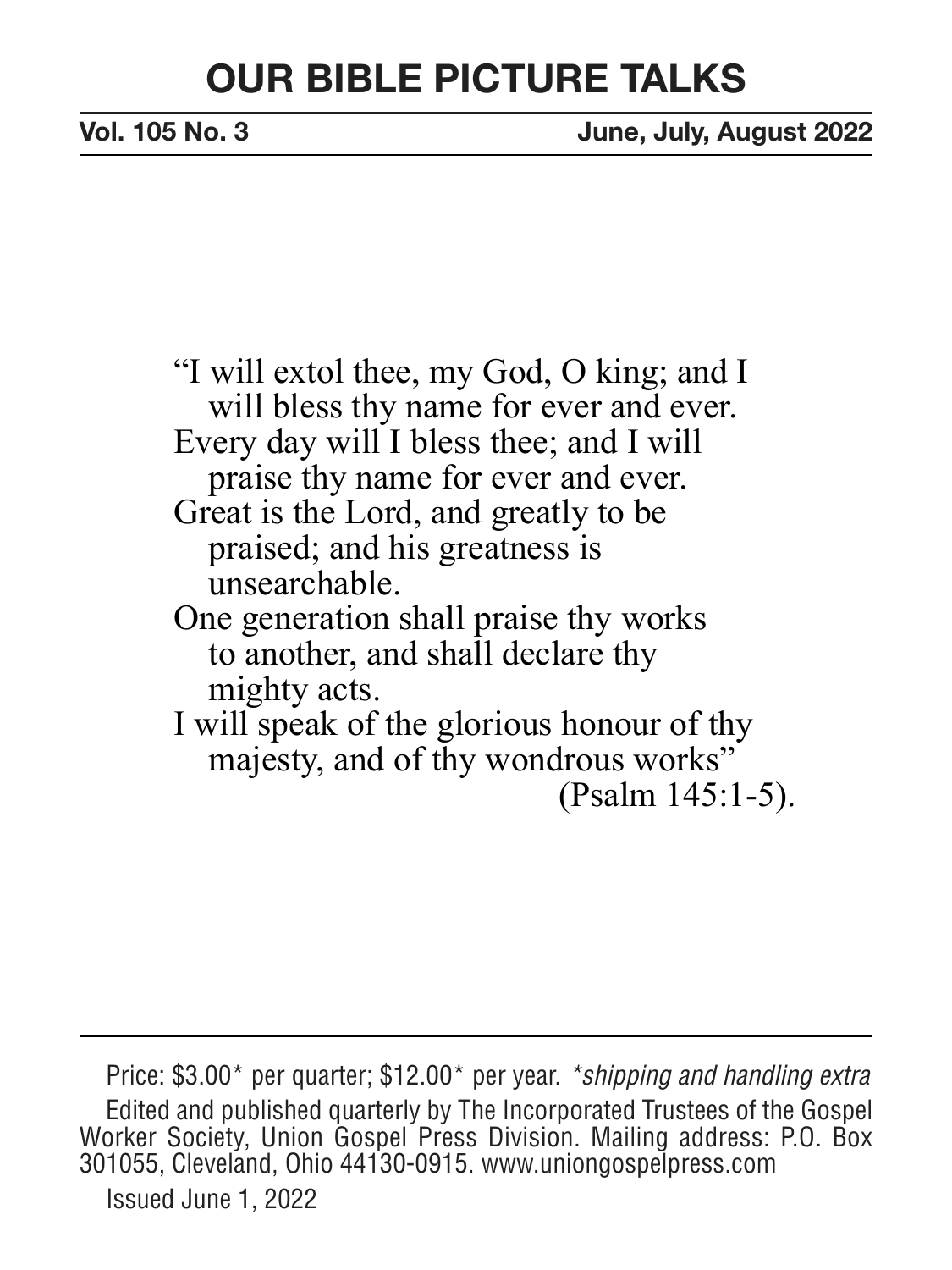

## **PRAISE OUR GREAT GOD**

"I will praise thee; for I am fearfully and wonderfully made: marvellous are thy works; and that my soul knoweth right well" (Psalm 139:14).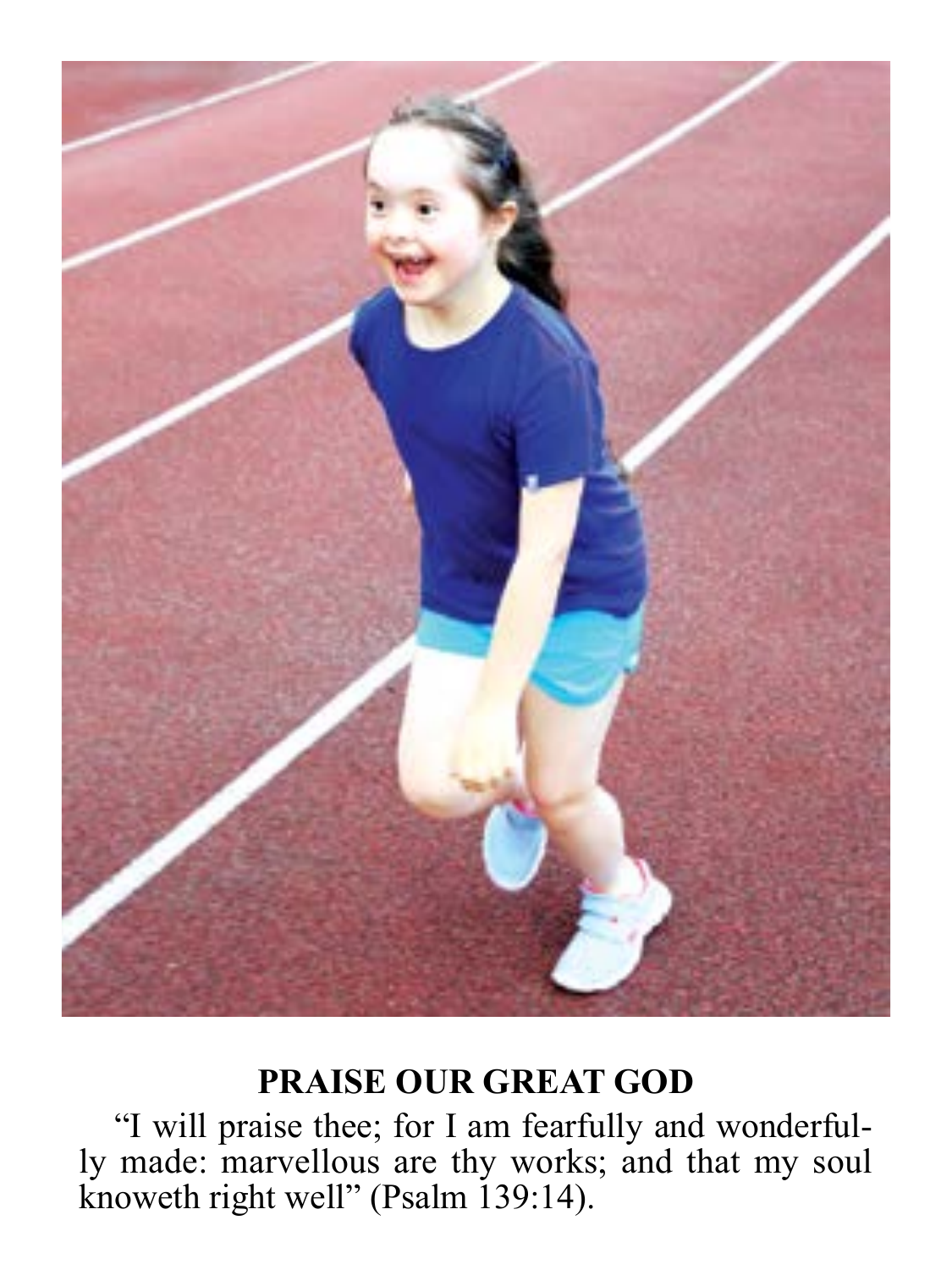**Vol. 105 No. 3 June, July, August 2022**

#### **God Made Me**

God made me by His mighty pow'r, So to Him I belong; And when I mind His holy Word, I'm pure and well and strong.

He made my eyes to see around, He made my ears to hear; He made my lips to speak His love, And so to me He's dear.

He made my hands to use for Him, To help the weak and sad; He made my feet to run and tell His message sweet and glad.

*—Mabel Glenn Haldeman.*

Price: \$3.00\* per quarter; \$12.00\* per year. *\*shipping and handling extra* Edited and published quarterly by The Incorporated Trustees of the Gospel Worker Society, Union Gospel Press Division. Mailing address: P.O. Box 301055, Cleveland, Ohio 44130-0915. www.uniongospelpress.com Issued June 1, 2022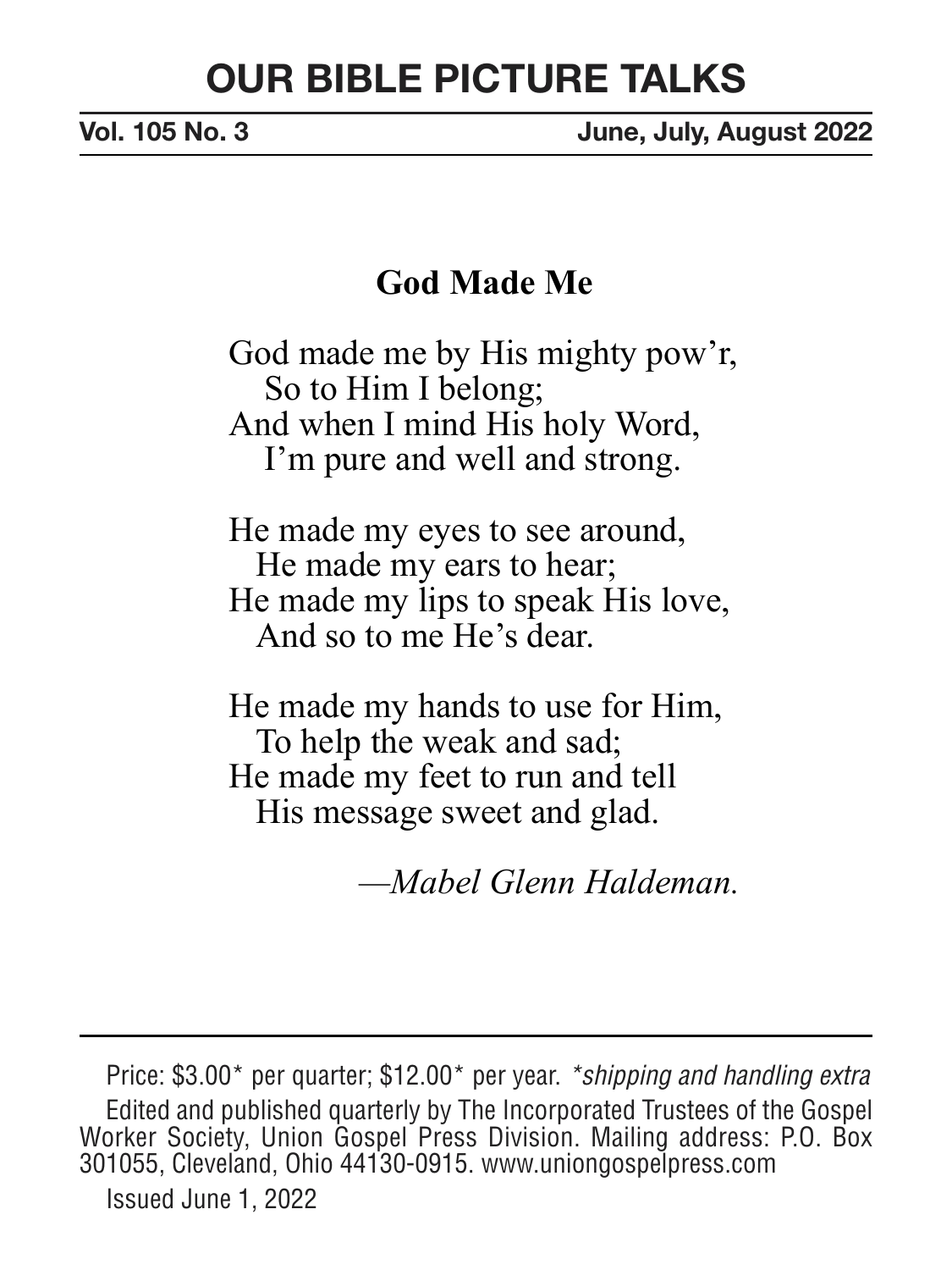

© The Classic Bible Art Collection

## **GOD HAS A JOB FOR SAMUEL**

**Golden Text—**"The Lord . . . called as at other times, Samuel, Samuel. Then Samuel answered, Speak; for thy servant heareth" (I Samuel 3:10).